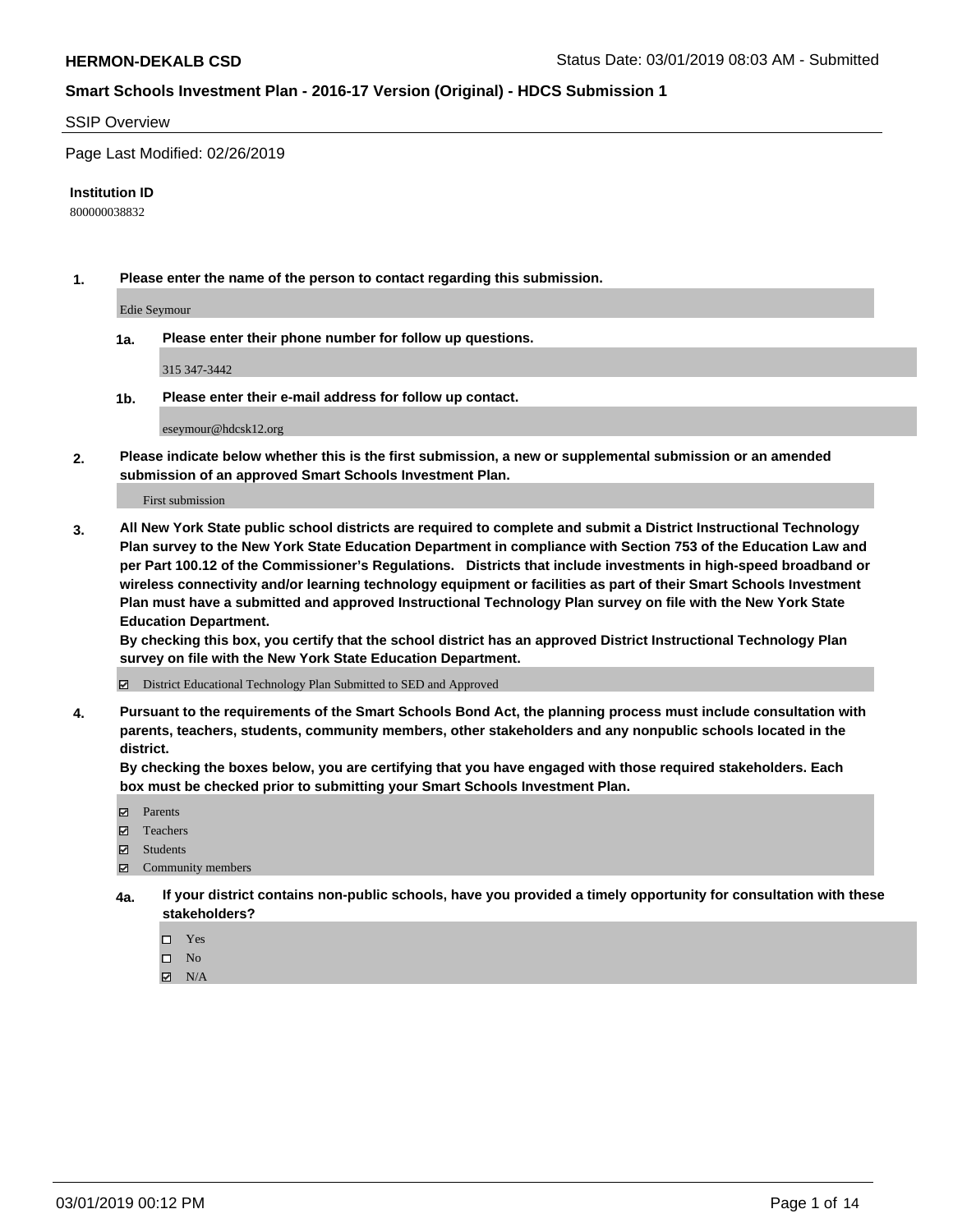### SSIP Overview

Page Last Modified: 02/26/2019

### **5. Certify that the following required steps have taken place by checking the boxes below: Each box must be checked prior to submitting your Smart Schools Investment Plan.**

- The district developed and the school board approved a preliminary Smart Schools Investment Plan.
- $\boxtimes$  The preliminary plan was posted on the district website for at least 30 days. The district included an address to which any written comments on the plan should be sent.
- $\boxtimes$  The school board conducted a hearing that enabled stakeholders to respond to the preliminary plan. This hearing may have occured as part of a normal Board meeting, but adequate notice of the event must have been provided through local media and the district website for at least two weeks prior to the meeting.
- The district prepared a final plan for school board approval and such plan has been approved by the school board.
- $\boxtimes$  The final proposed plan that has been submitted has been posted on the district's website.
- **5a. Please upload the proposed Smart Schools Investment Plan (SSIP) that was posted on the district's website, along with any supporting materials. Note that this should be different than your recently submitted Educational Technology Survey. The Final SSIP, as approved by the School Board, should also be posted on the website and remain there during the course of the projects contained therein.**

smart schools bond proposal.pdf

**5b. Enter the webpage address where the final Smart Schools Investment Plan is posted. The Plan should remain posted for the life of the included projects.**

https://www.hdcsk12.org/site/handlers/filedownload.ashx?moduleinstanceid=10&dataid=7&FileName=smart%20schools%20bond%20proposal.pdf

**6. Please enter an estimate of the total number of students and staff that will benefit from this Smart Schools Investment Plan based on the cumulative projects submitted to date.**

480

**7. An LEA/School District may partner with one or more other LEA/School Districts to form a consortium to pool Smart Schools Bond Act funds for a project that meets all other Smart School Bond Act requirements. Each school district participating in the consortium will need to file an approved Smart Schools Investment Plan for the project and submit a signed Memorandum of Understanding that sets forth the details of the consortium including the roles of each respective district.**

 $\Box$  The district plans to participate in a consortium to partner with other school district(s) to implement a Smart Schools project.

**8. Please enter the name and 6-digit SED Code for each LEA/School District participating in the Consortium.**

| <b>Partner LEA/District</b> | <b>ISED BEDS Code</b> |
|-----------------------------|-----------------------|
| (No Response)               | (No Response)         |

**9. Please upload a signed Memorandum of Understanding with all of the participating Consortium partners.**

(No Response)

**10. Your district's Smart Schools Bond Act Allocation is:**

\$585,590

**11. Enter the budget sub-allocations by category that you are submitting for approval at this time. If you are not budgeting SSBA funds for a category, please enter 0 (zero.) If the value entered is \$0, you will not be required to complete that survey question.**

|                                              | Sub-               |
|----------------------------------------------|--------------------|
|                                              | <b>Allocations</b> |
| <b>School Connectivity</b>                   | 44.829             |
| <b>Connectivity Projects for Communities</b> |                    |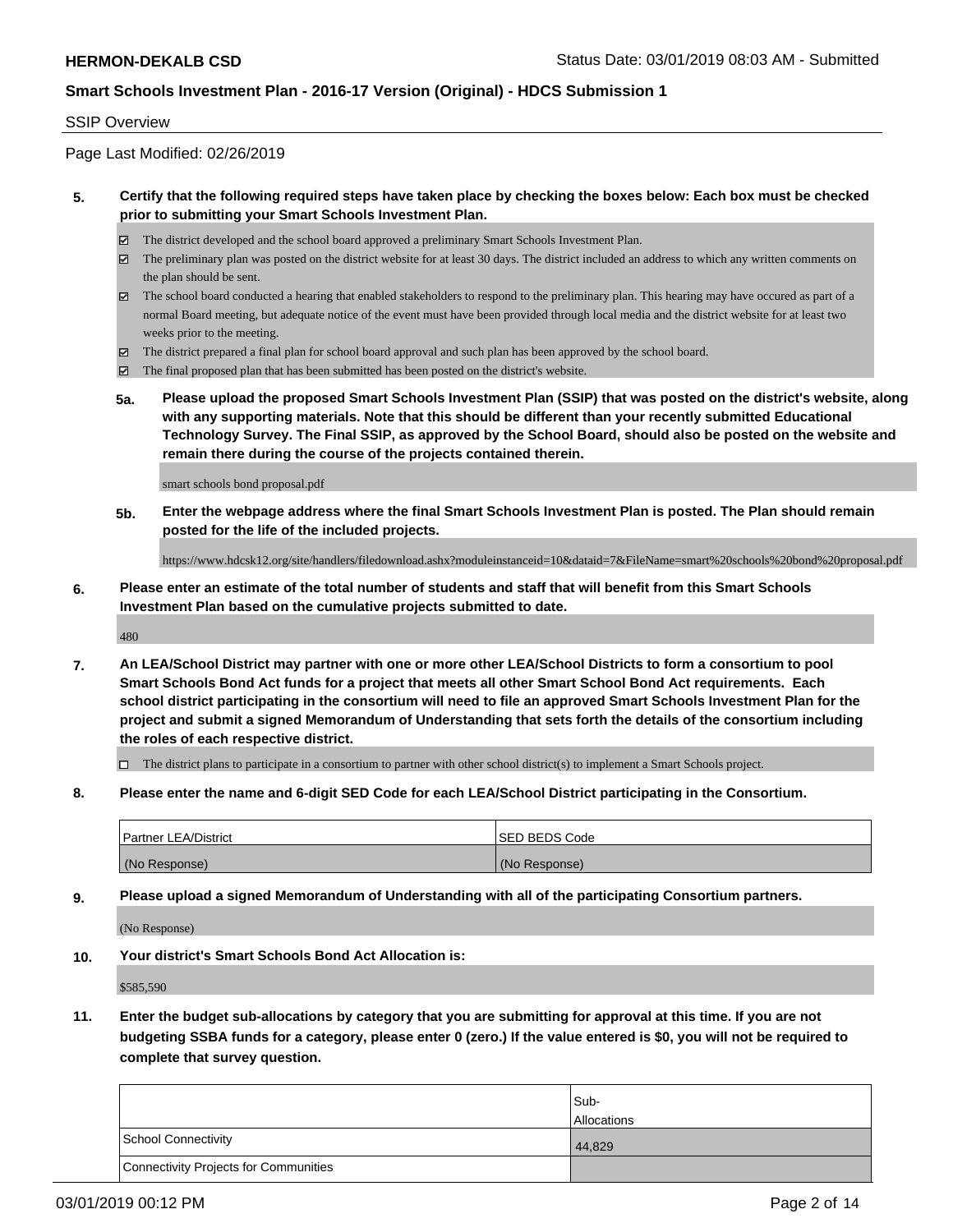# SSIP Overview

Page Last Modified: 02/26/2019

|                                    | Sub-<br>Allocations |
|------------------------------------|---------------------|
|                                    | $\Omega$            |
| Classroom Technology               | 88,804              |
| Pre-Kindergarten Classrooms        | $\Omega$            |
| Replace Transportable Classrooms   | 0                   |
| <b>High-Tech Security Features</b> | 86,504              |
| Totals:                            | 220,137             |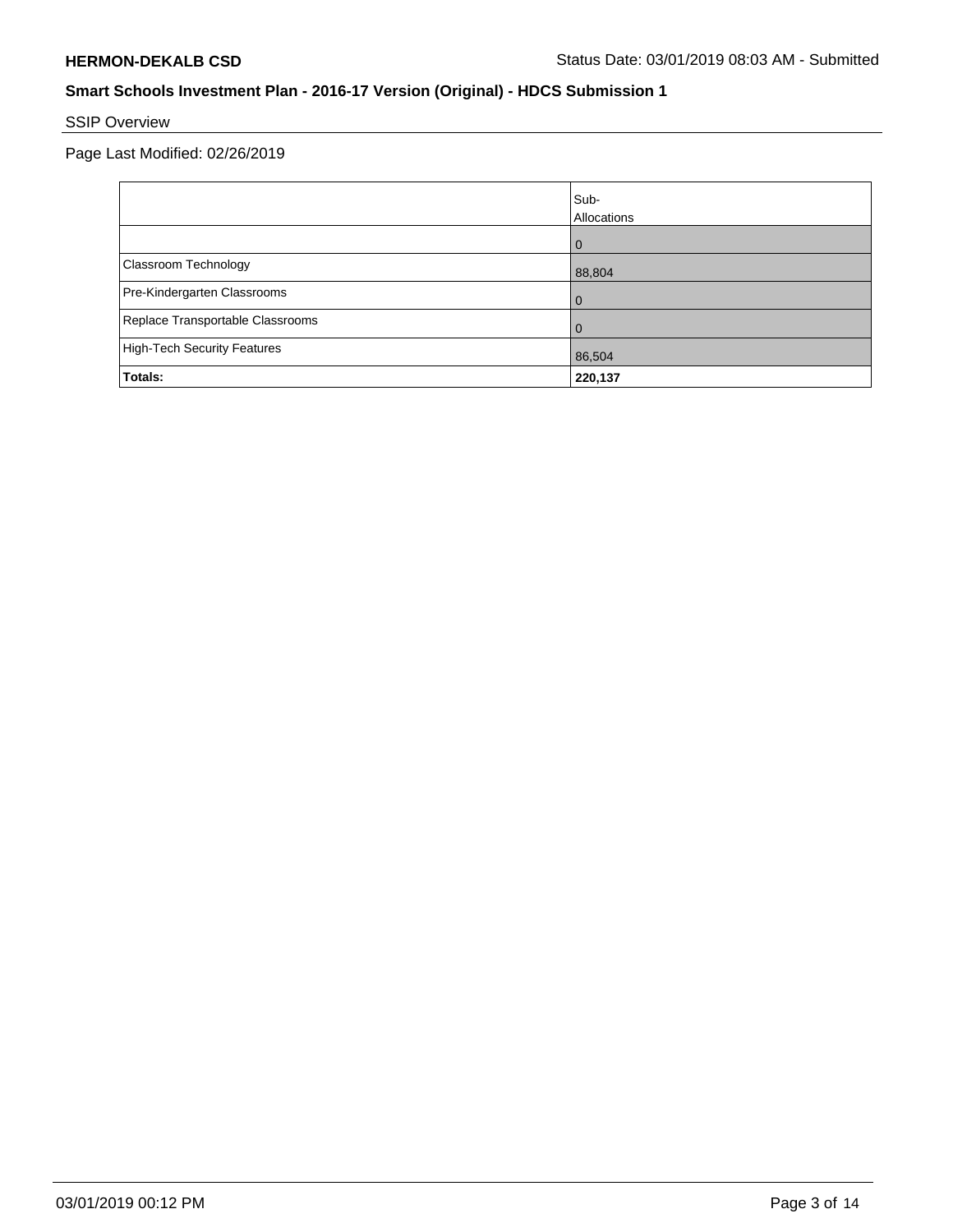### School Connectivity

Page Last Modified: 02/27/2019

- **1. In order for students and faculty to receive the maximum benefit from the technology made available under the Smart Schools Bond Act, their school buildings must possess sufficient connectivity infrastructure to ensure that devices can be used during the school day. Smart Schools Investment Plans must demonstrate that:**
	- **• sufficient infrastructure that meets the Federal Communications Commission's 100 Mbps per 1,000 students standard currently exists in the buildings where new devices will be deployed, or**
	- **• is a planned use of a portion of Smart Schools Bond Act funds, or**
	- **• is under development through another funding source.**

**Smart Schools Bond Act funds used for technology infrastructure or classroom technology investments must increase the number of school buildings that meet or exceed the minimum speed standard of 100 Mbps per 1,000 students and staff within 12 months. This standard may be met on either a contracted 24/7 firm service or a "burstable" capability. If the standard is met under the burstable criteria, it must be:**

**1. Specifically codified in a service contract with a provider, and**

**2. Guaranteed to be available to all students and devices as needed, particularly during periods of high demand, such as computer-based testing (CBT) periods.**

**Please describe how your district already meets or is planning to meet this standard within 12 months of plan submission.**

Albany NERIC is providing The Hermon DeKalb Central School District. Currently, the District has 50 Mb Internet connection.

- **1a. If a district believes that it will be impossible to meet this standard within 12 months, it may apply for a waiver of this requirement, as described on the Smart Schools website. The waiver must be filed and approved by SED prior to submitting this survey.**
	- By checking this box, you are certifying that the school district has an approved waiver of this requirement on file with the New York State Education Department.

### **2. Connectivity Speed Calculator (Required)**

|                         | l Number of<br><b>Students</b> | Multiply by<br>100 Kbps | Divide by 1000 Current Speed<br>to Convert to<br>Required<br>Speed in Mb | lin Mb | Expected<br>Speed to be<br>Attained Within   Required<br>12 Months | <b>Expected Date</b><br>When<br>Speed Will be<br>Met |
|-------------------------|--------------------------------|-------------------------|--------------------------------------------------------------------------|--------|--------------------------------------------------------------------|------------------------------------------------------|
| <b>Calculated Speed</b> | 422                            | 42.200                  | 42.2                                                                     | 50     | 50                                                                 | currently met                                        |

# **3. Describe how you intend to use Smart Schools Bond Act funds for high-speed broadband and/or wireless connectivity projects in school buildings.**

The Hermon DeKalb Central School District goal is to support all its students, teachers, staff, and administrators with a robust, reliable and secure high-speed network infrastructure for wired and wireless access both within the District and out to the Internet. The District plans to use Smart School Bond funds to support connectivity to support teaching and learning of its students by:

• upgrading and increasing wireless access points throughout the District to provide the robust coverage needed. Additional wireless controllers and switches will also be added. All wiring and cabling was installed previously by the district in hopes that the SMART bond plan would be approved in less than three years. The District has increased Internet connectivity speed to 50 Mb on September 1, 2018.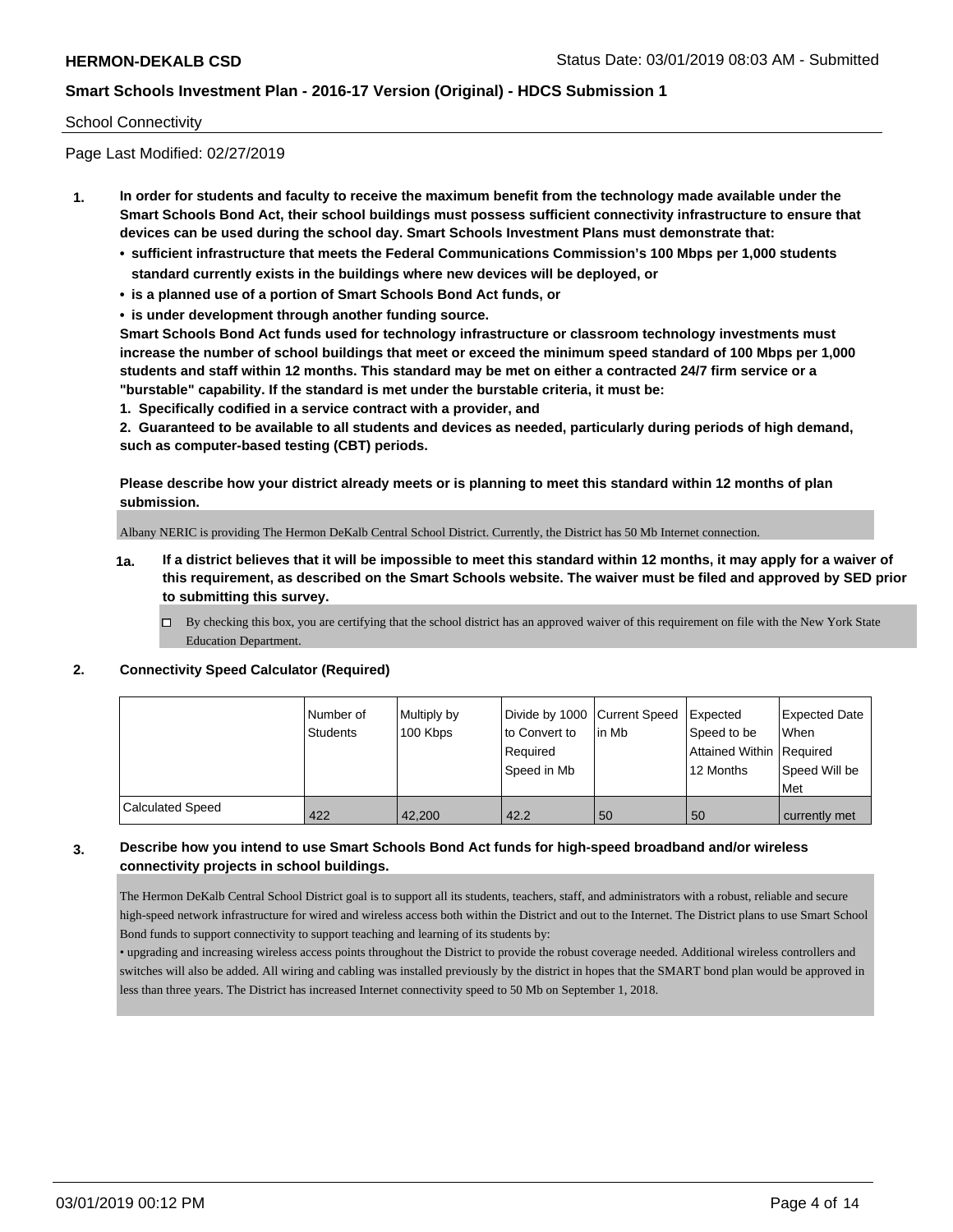#### School Connectivity

Page Last Modified: 02/27/2019

**4. Describe the linkage between the district's District Instructional Technology Plan and the proposed projects. (There should be a link between your response to this question and your response to Question 1 in Part E. Curriculum and Instruction "What are the district's plans to use digital connectivity and technology to improve teaching and learning?)**

The Hermon-DeKalb Central School District's Technology(HDCS) Mission Statement is to teach students effective and responsible use of technology. HDCS will provide an environment to provide online and differentiated lessons that will promote data driven instruction while integrating best practices in the use of technology. We are introducing online testing within the district. Our district currently introducing the use of tablets and laptops for the students. To support the expanded use on our network we need a larger more dependable network.

**5. If the district wishes to have students and staff access the Internet from wireless devices within the school building, or in close proximity to it, it must first ensure that it has a robust Wi-Fi network in place that has sufficient bandwidth to meet user demand.**

**Please describe how you have quantified this demand and how you plan to meet this demand.**

The Hermon-DeKalb Central School District has been updating the network infrastructure over the past few years. With this project we plan on increasing the wireless density throughout the the district to support future initiatives. The district is continually manages network traffic to ensure needs are being met.

**6. As indicated on Page 5 of the guidance, the Office of Facilities Planning will have to conduct a preliminary review of all capital projects, including connectivity projects.**

**Please indicate on a separate row each project number given to you by the Office of Facilities Planning.**

|                 | Project Number |  |
|-----------------|----------------|--|
| 511301047999BA1 |                |  |

**7. Certain high-tech security and connectivity infrastructure projects may be eligible for an expedited review process as determined by the Office of Facilities Planning.**

**Was your project deemed eligible for streamlined review?**

Yes

- **7a. Districts that choose the Streamlined Review Process will be required to certify that they have reviewed all installations with their licensed architect or engineer of record and provide that person's name and license number. The licensed professional must review the products and proposed method of installation prior to implementation and review the work during and after completion in order to affirm that the work was codecompliant, if requested.**
	- I certify that I have reviewed all installations with a licensed architect or engineer of record.
- **8. Include the name and license number of the architect or engineer of record.**

| Name       | License Number |
|------------|----------------|
| Mari Cecil | 21417          |

**9. If you are submitting an allocation for School Connectivity complete this table. Note that the calculated Total at the bottom of the table must equal the Total allocation for this category that you entered in the SSIP Overview overall budget.**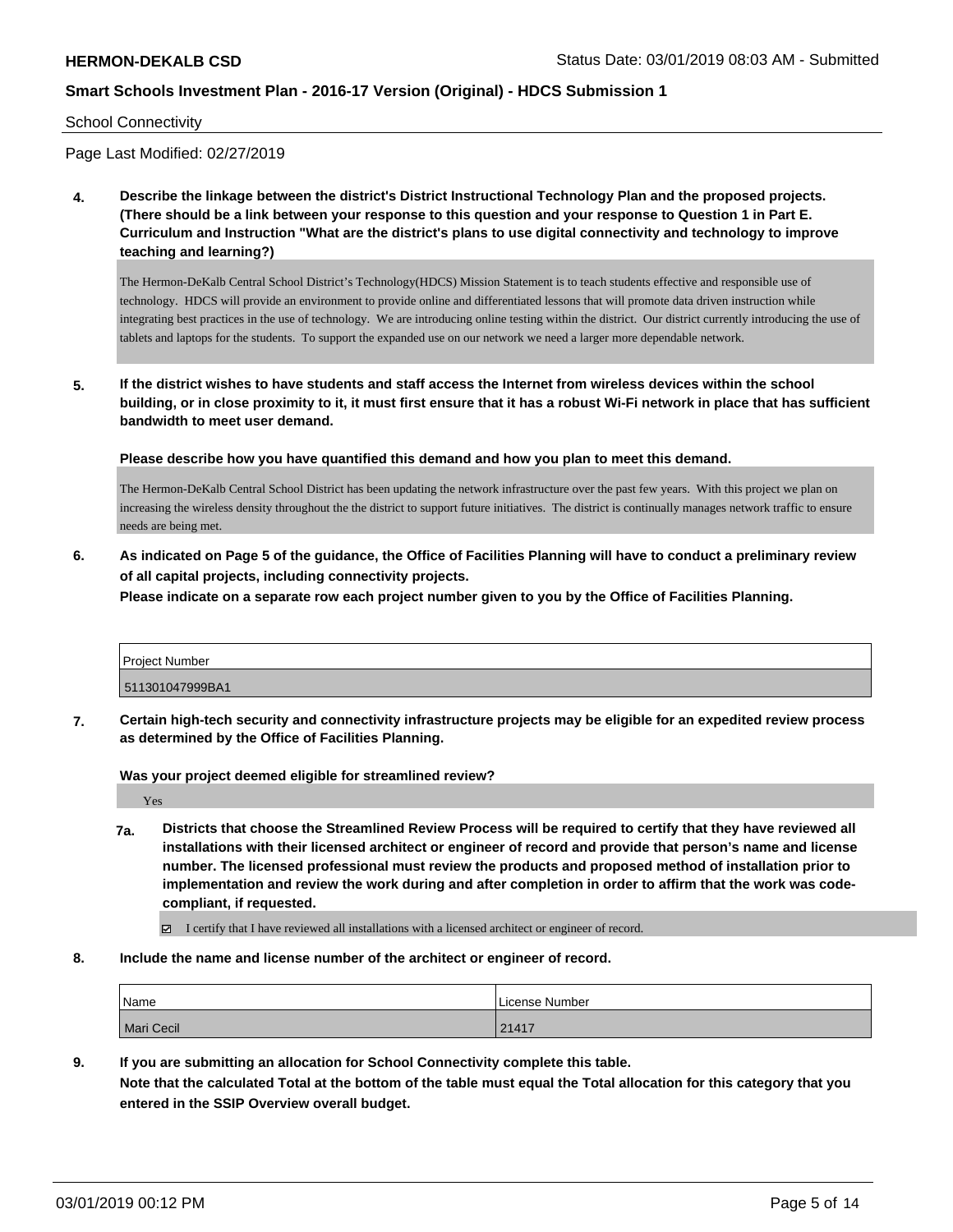School Connectivity

Page Last Modified: 02/27/2019

|                                            | Sub-           |
|--------------------------------------------|----------------|
|                                            | Allocation     |
| Network/Access Costs                       | 44,829         |
| <b>Outside Plant Costs</b>                 | $\overline{0}$ |
| School Internal Connections and Components | $\overline{0}$ |
| Professional Services                      | $\mathbf 0$    |
| Testing                                    | $\mathbf 0$    |
| <b>Other Upfront Costs</b>                 | $\mathbf 0$    |
| <b>Other Costs</b>                         | $\mathbf{0}$   |
| Totals:                                    | 44,829         |

**10. Please detail the type, quantity, per unit cost and total cost of the eligible items under each sub-category. This is especially important for any expenditures listed under the "Other" category. All expenditures must be eligible for tax-exempt financing to be reimbursed through the SSBA. Sufficient detail must be provided so that we can verify this is the case. If you have any questions, please contact us directly through smartschools@nysed.gov. NOTE: Wireless Access Points should be included in this category, not under Classroom Educational Technology, except those that will be loaned/purchased for nonpublic schools.**

**Add rows under each sub-category for additional items, as needed.**

| Select the allowable expenditure<br>∣type.<br>Repeat to add another item under | Item to be purchased                                         | Quantity       | Cost per Item | <b>Total Cost</b> |
|--------------------------------------------------------------------------------|--------------------------------------------------------------|----------------|---------------|-------------------|
| each type.                                                                     |                                                              |                |               |                   |
| Network/Access Costs                                                           | Cisco Catalyst 3850 12 port 10G Fiber<br>Switch IP services  |                | 7,905         | 7,905             |
| Network/Access Costs                                                           | Catalyst 2960-X 48 GigE PoE 740W<br>2x10G SFP+ LAN Base      | $\overline{2}$ | 4,077         | 8,154             |
| Network/Access Costs                                                           | Cisco AP, 802.11ac W2AP w/CA;<br>4x4:3; Int Ant; and License | 35             | 822           | 28.770            |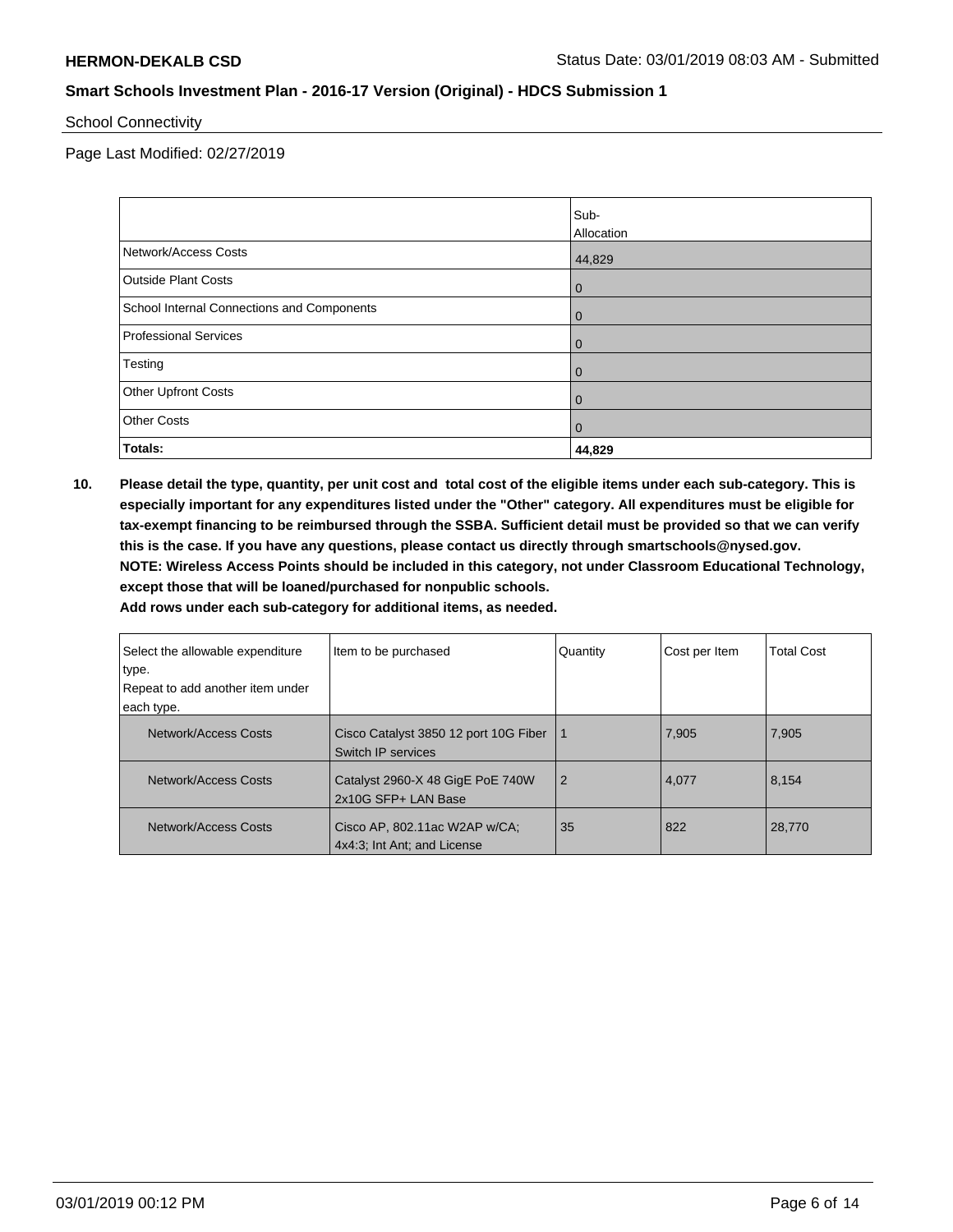### Classroom Learning Technology

Page Last Modified: 02/27/2019

**1. In order for students and faculty to receive the maximum benefit from the technology made available under the Smart Schools Bond Act, their school buildings must possess sufficient connectivity infrastructure to ensure that devices can be used during the school day. Smart Schools Investment Plans must demonstrate that sufficient infrastructure that meets the Federal Communications Commission's 100 Mbps per 1,000 students standard currently exists in the buildings where new devices will be deployed, or is a planned use of a portion of Smart Schools Bond Act funds, or is under development through another funding source.**

**Smart Schools Bond Act funds used for technology infrastructure or classroom technology investments must increase the number of school buildings that meet or exceed the minimum speed standard of 100 Mbps per 1,000 students and staff within 12 months. This standard may be met on either a contracted 24/7 firm service or a "burstable" capability. If the standard is met under the burstable criteria, it must be:**

**1. Specifically codified in a service contract with a provider, and**

**2. Guaranteed to be available to all students and devices as needed, particularly during periods of high demand, such as computer-based testing (CBT) periods.**

**Please describe how your district already meets or is planning to meet this standard within 12 months of plan submission.**

Albany NERIC is providing The Hermon-DeKalb Central School District. Currently, the District has 50 Mb Internet connection.

- **1a. If a district believes that it will be impossible to meet this standard within 12 months, it may apply for a waiver of this requirement, as described on the Smart Schools website. The waiver must be filed and approved by SED prior to submitting this survey.**
	- By checking this box, you are certifying that the school district has an approved waiver of this requirement on file with the New York State Education Department.

### **2. Connectivity Speed Calculator (Required)**

|                         | l Number of<br><b>Students</b> | Multiply by<br>100 Kbps | Divide by 1000 Current Speed<br>to Convert to<br>Required<br>Speed in Mb | lin Mb | <b>I</b> Expected<br>Speed to be<br>Attained Within Required<br>12 Months | Expected Date<br>When<br>Speed Will be<br>Met |
|-------------------------|--------------------------------|-------------------------|--------------------------------------------------------------------------|--------|---------------------------------------------------------------------------|-----------------------------------------------|
| <b>Calculated Speed</b> | 422                            | 42.200                  | 42.2                                                                     | 50     | 50                                                                        | currently met                                 |

**3. If the district wishes to have students and staff access the Internet from wireless devices within the school building, or in close proximity to it, it must first ensure that it has a robust Wi-Fi network in place that has sufficient bandwidth to meet user demand.**

**Please describe how you have quantified this demand and how you plan to meet this demand.**

The Hermon DeKalb Central School District has updated the network infrastructure over the last five years. The district has improved network speed, increase wireless access, improved the network reliability, and instituted disaster recovery. With this project, we plan to increase our wireless density throughout the district to support future initiatives. The District monitors and manages network traffic to ensure the needs are being meet.

**4. All New York State public school districts are required to complete and submit an Instructional Technology Plan survey to the New York State Education Department in compliance with Section 753 of the Education Law and per Part 100.12 of the Commissioner's Regulations.**

**Districts that include educational technology purchases as part of their Smart Schools Investment Plan must have a submitted and approved Instructional Technology Plan survey on file with the New York State Education Department.**

By checking this box, you are certifying that the school district has an approved Instructional Technology Plan survey on file with the New York State Education Department.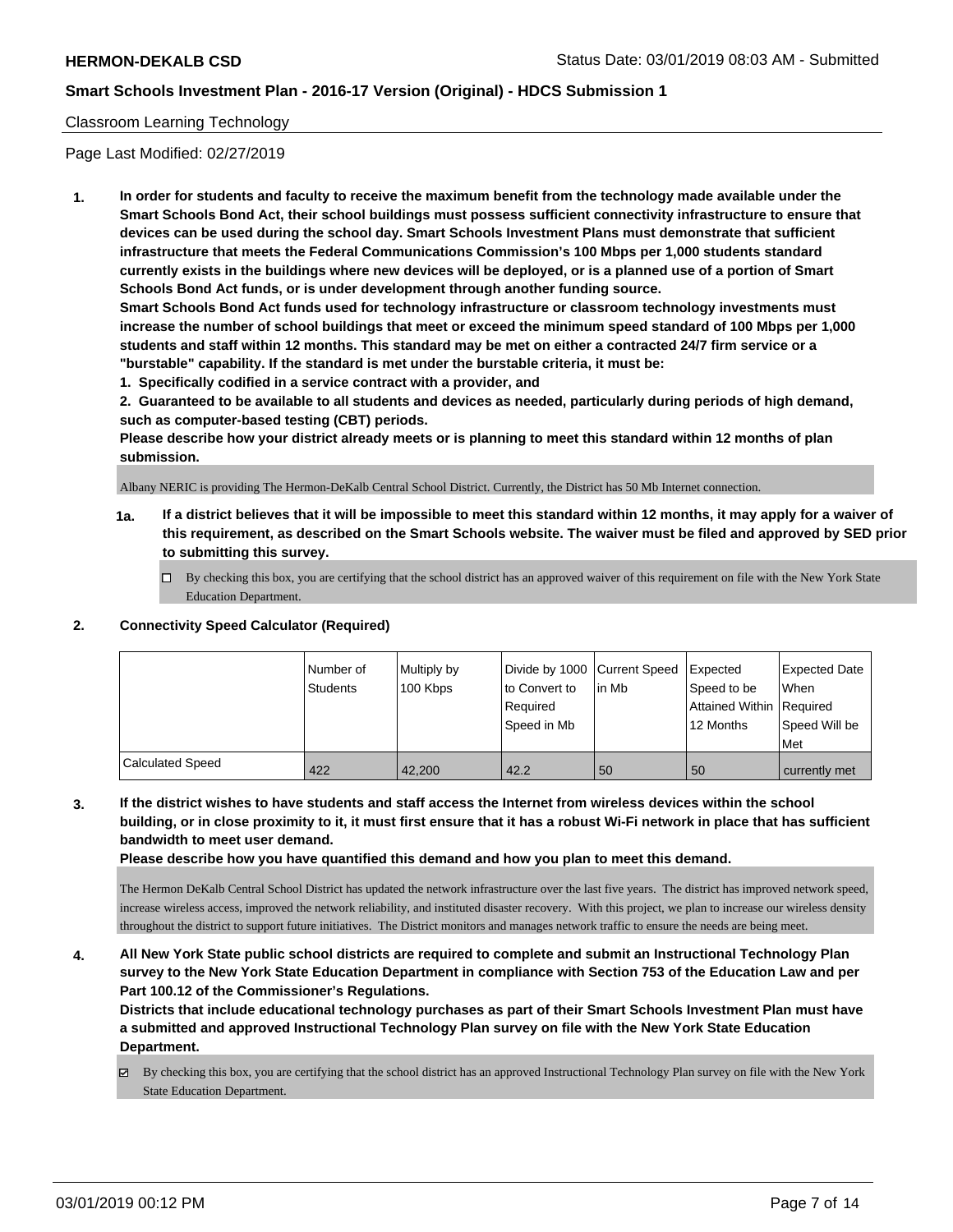### Classroom Learning Technology

Page Last Modified: 02/27/2019

**5. Describe the devices you intend to purchase and their compatibility with existing or planned platforms or systems. Specifically address the adequacy of each facility's electrical, HVAC and other infrastructure necessary to install and support the operation of the planned technology.**

We currently use interactive whiteboards with projectors and would be upgrading to multi touch LED boards that do not require projectors and have much improved resolution. The student laptops/Chromebooks will be set up in classroom sets for student use. The wireless infrastructure is already in place in each of these classrooms to support these devices. Access Points(AP) will allow each classroom enough capacity and speed to have multiple classrooms on at once. Each classroom will uses amps/speakers for appropriate sound support for the devices.

#### **6. Describe how the proposed technology purchases will:**

- **> enhance differentiated instruction;**
- **> expand student learning inside and outside the classroom;**
- **> benefit students with disabilities and English language learners; and**
- **> contribute to the reduction of other learning gaps that have been identified within the district.**

**The expectation is that districts will place a priority on addressing the needs of students who struggle to succeed in a rigorous curriculum. Responses in this section should specifically address this concern and align with the district's Instructional Technology Plan (in particular Question 2 of E. Curriculum and Instruction: "Does the district's instructional technology plan address the needs of students with disabilities to ensure equitable access to instruction, materials and assessments?" and Question 3 of the same section: "Does the district's instructional technology plan address the provision of assistive technology specifically for students with disabilities to ensure access to and participation in the general curriculum?"**

The District continues to provide resources and technology to support teaching and learning throughout the District for all students including students with disabilities. We currently have iPads for student use throughout the District in the areas of speech, RTI instruction and in classrooms. Many apps are currently in use across disciplines such as I-Ready, Co:Writer, Quizlet, Castle Learning, Garage Band, Kahoot, EdPuzzle, Leaps, Educreations Interactive Whiteboard and many more. The swipe and tap to access apps and materials on the iPad work very well for students with disabilities providing a hands-on approach for nontraditional learners. Teachers can provide individual students specific apps for targeting learning gaps. We are currently piloting laptops with touchscreens to continue to meet the needs of our students, which is working very well. We currently do not have any English language learners students in the district but if we did, the technology we have would allow them to translate information into their native language and assist them in learning English with apps available on the iPads. Teachers are using the interactive features to provide a variety of approaches when providing instruction to students. The District is committed to enhancing differentiated instruction and expanding student learning both inside and outside the classroom. An example of one of our new initiatives is the Districts investment in a Learning Management System, Blackboard, to provide the backbone for implementing online learning, flipped lessons, differentiated lessons as well as an avenue for collaboration. With access to laptops in the classroom, teachers will be able to provide individualized instruction and assignments through Blackboard. Teachers can assign materials to the whole class, selected individuals or groups of students. Teachers can provide additional materials both for enrichment, reinforcement and strategic interventions. Using the technology available, teachers are able to identify and provide necessary instruction to help reduce any learning gaps students may have. Access to Blackboard is 24/7 so allows for learning both inside and outside the classroom. At the elementary level, materials and resources can be shared with parents to assist them with helping their child. With the purchase of additional laptop carts, we will provide more access for students and teachers to continue to expand their use of technology in the classrooms to meet the needs of our 21st century students.

**7. Where appropriate, describe how the proposed technology purchases will enhance ongoing communication with parents and other stakeholders and help the district facilitate technology-based regional partnerships, including distance learning and other efforts.**

The District continues to promote communication with parents through the use of our SIS parent portal (Schooltool), Blackboard (Learning Management System), email, building Facebook pages and the District's website. In addition, the District has a guest WiFi network that both parents and visitors have access to while visiting the buildings. Enhancing our wireless network will improve staff-parent communication.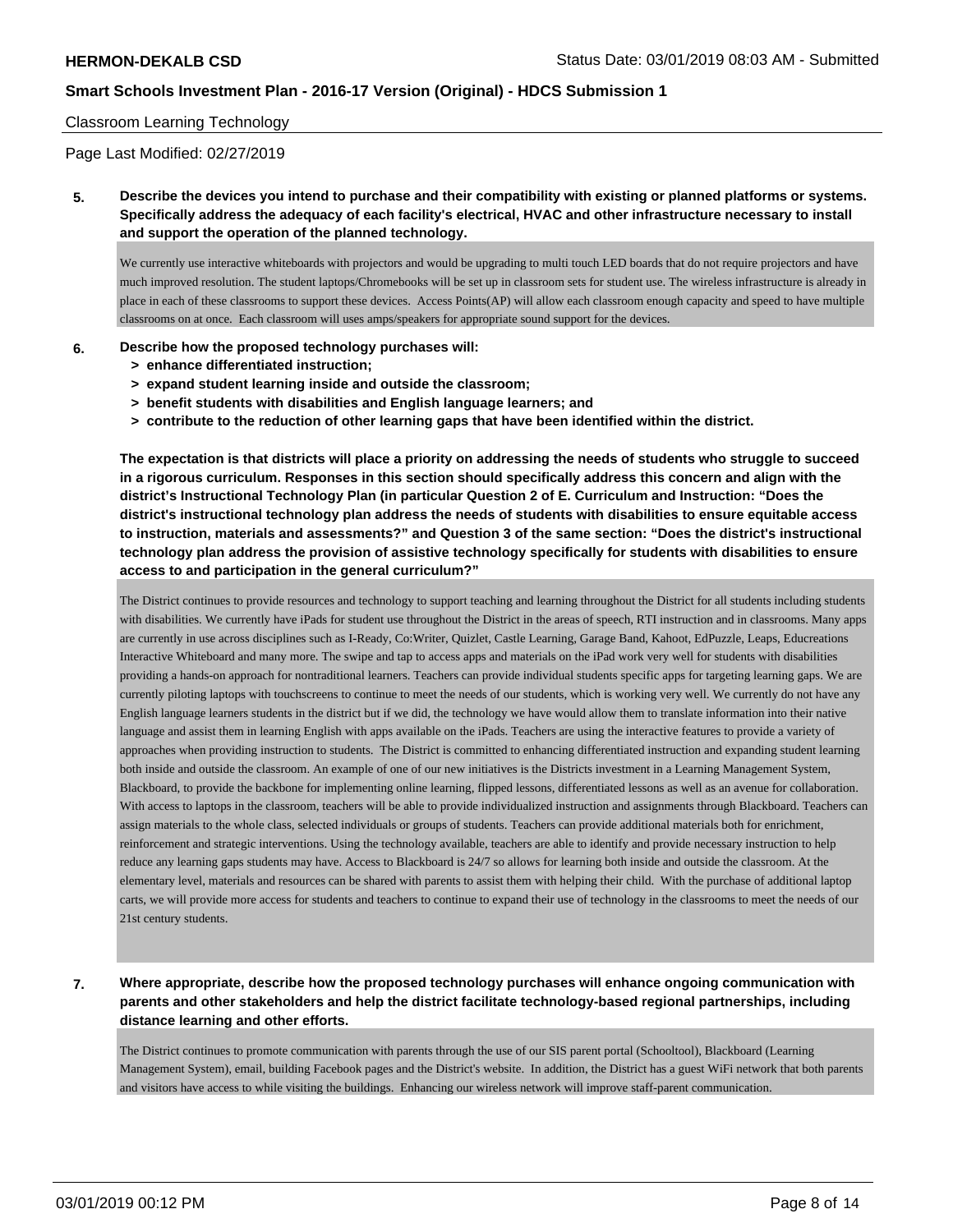### Classroom Learning Technology

Page Last Modified: 02/27/2019

# **8. Describe the district's plan to provide professional development to ensure that administrators, teachers and staff can employ the technology purchased to enhance instruction successfully.**

**Note: This response should be aligned and expanded upon in accordance with your district's response to Question 1 of F. Professional Development of your Instructional Technology Plan: "Please provide a summary of professional development offered to teachers and staff, for the time period covered by this plan, to support technology to enhance teaching and learning. Please include topics, audience and method of delivery within your summary."**

The IT department, building tech leaders and turn-key trainers provide training sessions throughout the year during Superintendent s conference days, faculty meetings, workshops and as requested by individuals/buildings. As new technology is rolled-out, training is given during PD days and/or faculty meetings. In any classroom where new technology is installed, the IT department will train teachers on the use of the new devices/technology. In addition, we are planning on creating video tutorials (screencasts) to supplement the training offered for teachers to access as needed. With the purchase of the new laptop carts, training sessions will be conducted on the general operating information, troubleshooting problems, and best practices of using the devices in instruction. In classrooms where the WiDi will be installed, training sessions will be conducted on how to connect to the device and best practices of using it in instruction. Ongoing Professional Development is important as the District moves forward with new technology initiatives. As well as the initial PD, follow-up training, share out time, and time to work with the new technology and/or technology skill(s) is part of the PD that the District is offering. This last spring, the District brought in a technology coach to conduct a train-the-trainer PD for 43 teachers and administrators. This group has planned PD sessions and will be training our staff over the course of this year on using Blackboard and computers/devices in their classrooms. We have one full day training and several half-day training dedicated to implementing technology and best practices using Blackboard. In addition to in-house training, the District participates in Model Schools. Other opportunities include workshops and classes offered at the North Country Teacher Resource Center and SUNY Potsdam. The District recognizes and is dedicated to the need of continued support for the integration of new initiatives.

Training topics will include:

-why technology in the classroom/how to use technology to enhance instruction -the use of software to provide individualized/personalized instruction (ie. I-Ready) -creating assessments, video lessons, and use of a variety of online programs -text to speech programs and classroom speaker systems -Google classroom, Google Plus, and online portfolio tools -student centered lessons focusing on technology

**9. Districts must contact the SUNY/CUNY teacher preparation program that supplies the largest number of the district's new teachers to request advice on innovative uses and best practices at the intersection of pedagogy and educational technology.**

By checking this box, you certify that you have contacted the SUNY/CUNY teacher preparation program that supplies the largest number of your new teachers to request advice on these issues.

### **9a. Please enter the name of the SUNY or CUNY Institution that you contacted.**

SUNY Potsdam

**9b. Enter the primary Institution phone number.**

315 267-2000

**9c. Enter the name of the contact person with whom you consulted and/or will be collaborating with on innovative uses of technology and best practices.**

Amy Guiney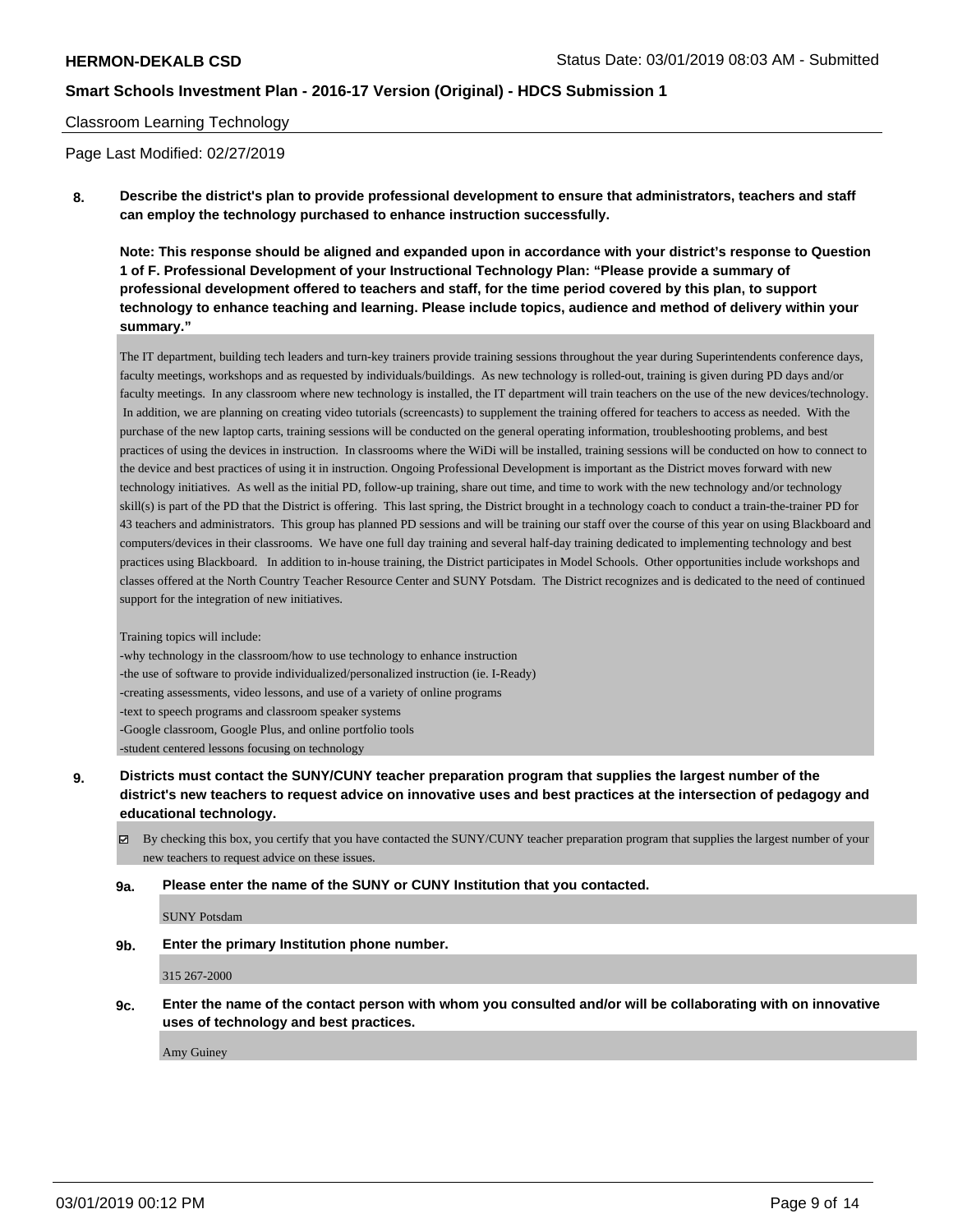### Classroom Learning Technology

Page Last Modified: 02/27/2019

**10. A district whose Smart Schools Investment Plan proposes the purchase of technology devices and other hardware must account for nonpublic schools in the district.**

**Are there nonpublic schools within your school district?**

 $\boxtimes$  No

### **11. Nonpublic Classroom Technology Loan Calculator**

**The Smart Schools Bond Act provides that any Classroom Learning Technology purchases made using Smart Schools funds shall be lent, upon request, to nonpublic schools in the district. However, no school district shall be required to loan technology in amounts greater than the total obtained and spent on technology pursuant to the Smart Schools Bond Act and the value of such loan may not exceed the total of \$250 multiplied by the nonpublic school enrollment in the base year at the time of enactment.**

**See:**

**http://www.p12.nysed.gov/mgtserv/smart\_schools/docs/Smart\_Schools\_Bond\_Act\_Guidance\_04.27.15\_Final.pdf.**

|                                     | 1. Classroom<br>Technology<br>Sub-allocation | l 2. Public<br>Enrollment<br>$(2014 - 15)$ | <sup>1</sup> 3. Nonpublic<br>Enrollment<br>(2014-15) | 4. Sum of<br>Public and<br>l Nonpublic<br>Enrollment | l 5. Total Per<br>Pupil Sub-<br>lallocation                                                   | l 6. Total<br>Nonpublic Loan<br>Amount |
|-------------------------------------|----------------------------------------------|--------------------------------------------|------------------------------------------------------|------------------------------------------------------|-----------------------------------------------------------------------------------------------|----------------------------------------|
| Calculated Nonpublic Loan<br>Amount |                                              |                                            |                                                      |                                                      | (No Response)   (No Response)   (No Response)   (No Response)   (No Response)   (No Response) |                                        |

**12. To ensure the sustainability of technology purchases made with Smart Schools funds, districts must demonstrate a long-term plan to maintain and replace technology purchases supported by Smart Schools Bond Act funds. This sustainability plan shall demonstrate a district's capacity to support recurring costs of use that are ineligible for Smart Schools Bond Act funding such as device maintenance, technical support, Internet and wireless fees, maintenance of hotspots, staff professional development, building maintenance and the replacement of incidental items. Further, such a sustainability plan shall include a long-term plan for the replacement of purchased devices and equipment at the end of their useful life with other funding sources.**

 $\boxtimes$  By checking this box, you certify that the district has a sustainability plan as described above.

**13. Districts must ensure that devices purchased with Smart Schools Bond funds will be distributed, prepared for use, maintained and supported appropriately. Districts must maintain detailed device inventories in accordance with generally accepted accounting principles.**

By checking this box, you certify that the district has a distribution and inventory management plan and system in place.

**14. If you are submitting an allocation for Classroom Learning Technology complete this table. Note that the calculated Total at the bottom of the table must equal the Total allocation for this category that you entered in the SSIP Overview overall budget.**

|                          | Sub-Allocation |
|--------------------------|----------------|
| Interactive Whiteboards  | 45,398         |
| <b>Computer Servers</b>  | 0              |
| <b>Desktop Computers</b> | $\Omega$       |
| Laptop Computers         | 41,250         |
| <b>Tablet Computers</b>  | $\mathbf 0$    |
| <b>Other Costs</b>       | 2,156          |
| Totals:                  | 88,804         |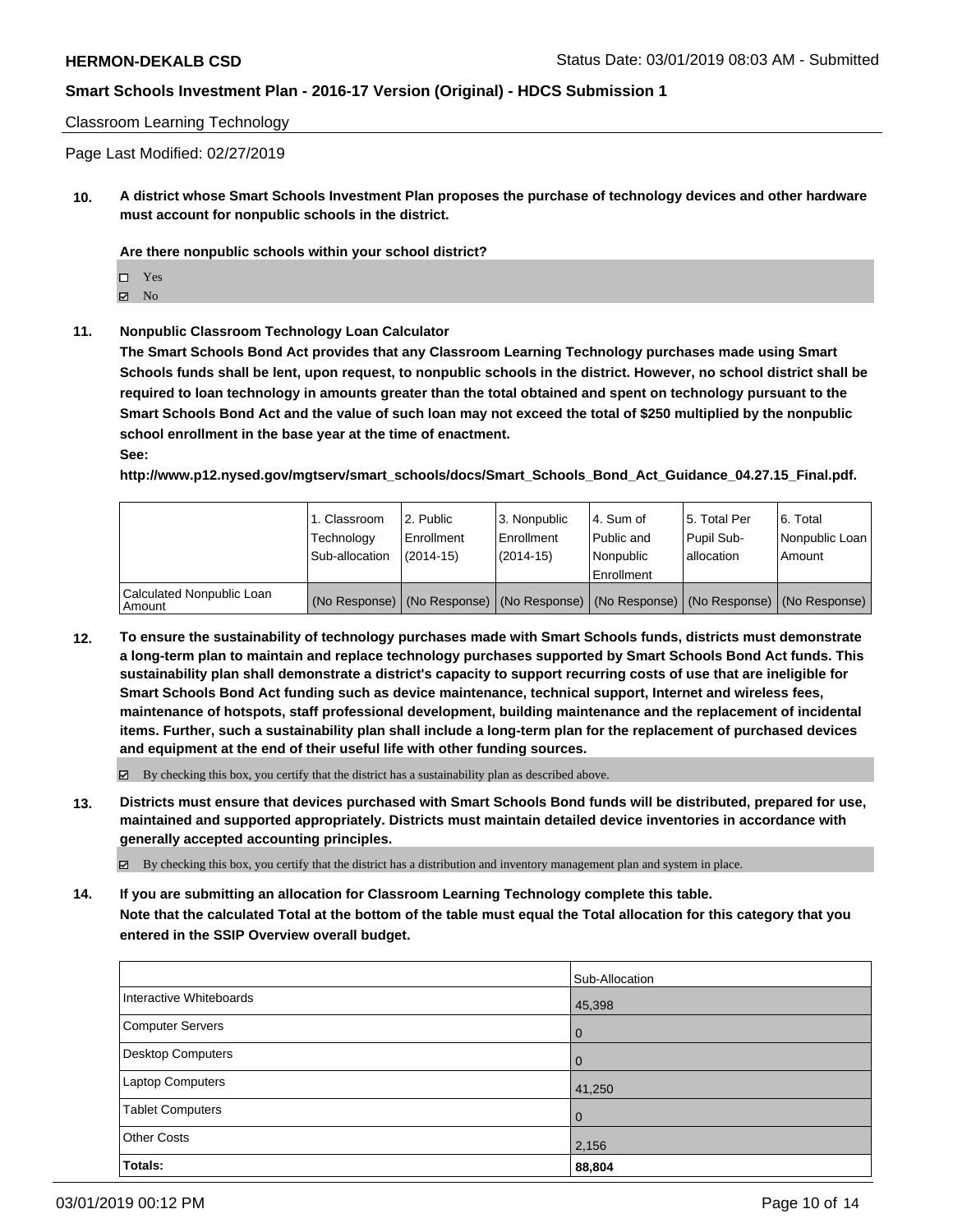### Classroom Learning Technology

Page Last Modified: 02/27/2019

**15. Please detail the type, quantity, per unit cost and total cost of the eligible items under each sub-category. This is especially important for any expenditures listed under the "Other" category. All expenditures must be capital-bond eligible to be reimbursed through the SSBA. If you have any questions, please contact us directly through smartschools@nysed.gov.**

**Please specify in the "Item to be Purchased" field which specific expenditures and items are planned to meet the district's nonpublic loan requirement, if applicable.**

**NOTE: Wireless Access Points that will be loaned/purchased for nonpublic schools should ONLY be included in this category, not under School Connectivity, where public school districts would list them. Add rows under each sub-category for additional items, as needed.**

| Select the allowable expenditure | Iltem to be Purchased                               | Quantity | Cost per Item | <b>Total Cost</b> |
|----------------------------------|-----------------------------------------------------|----------|---------------|-------------------|
| type.                            |                                                     |          |               |                   |
| Repeat to add another item under |                                                     |          |               |                   |
| each type.                       |                                                     |          |               |                   |
| Interactive Whiteboards          | Cleartouch                                          | 8        | 5,674         | 45,398            |
| <b>Laptop Computers</b>          | HP Chromebook 11 G5 - Education<br>Edition - $11.6$ | 165      | 250           | 41,250            |
| <b>Other Costs</b>               | <b>Speakers</b>                                     | 4        | 539           | 2,156             |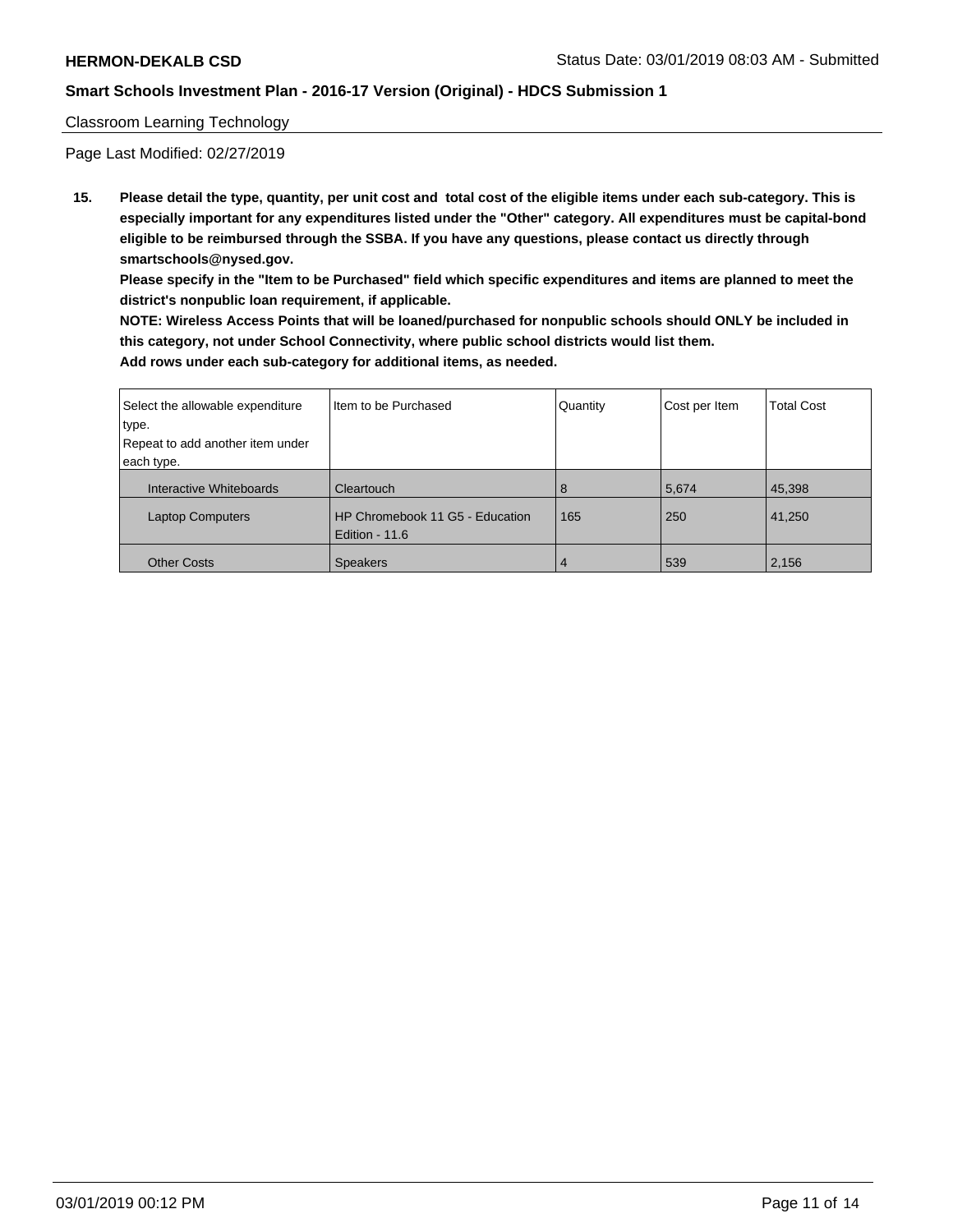Replace Transportable Classrooms

Page Last Modified: 12/05/2017

**1. Describe the district's plan to construct, enhance or modernize education facilities to provide high-quality instructional space by replacing transportable classrooms.**

(No Response)

**2. All plans and specifications for the erection, repair, enlargement or remodeling of school buildings in any public school district in the State must be reviewed and approved by the Commissioner. Districts that plan capital projects using their Smart Schools Bond Act funds will undergo a Preliminary Review Process by the Office of Facilities Planning.**

**Please indicate on a separate row each project number given to you by the Office of Facilities Planning.**

| Project Number  |  |
|-----------------|--|
| 511301047999BAI |  |
|                 |  |

**3. For large projects that seek to blend Smart Schools Bond Act dollars with other funds, please note that Smart Schools Bond Act funds can be allocated on a pro rata basis depending on the number of new classrooms built that directly replace transportable classroom units.**

**If a district seeks to blend Smart Schools Bond Act dollars with other funds describe below what other funds are being used and what portion of the money will be Smart Schools Bond Act funds.**

(No Response)

**4. If you have made an allocation for Replace Transportable Classrooms, complete this table. Note that the calculated Total at the bottom of the table must equal the Total allocation for this category that you entered in the SSIP Overview overall budget.**

|                                                | Sub-Allocation |
|------------------------------------------------|----------------|
| Construct New Instructional Space              | (No Response)  |
| Enhance/Modernize Existing Instructional Space | (No Response)  |
| Other Costs                                    | (No Response)  |
| Totals:                                        |                |

**5. Please detail the type, quantity, per unit cost and total cost of the eligible items under each sub-category. This is especially important for any expenditures listed under the "Other" category. All expenditures must be capital-bond eligible to be reimbursed through the SSBA. If you have any questions, please contact us directly through smartschools@nysed.gov.**

**Add rows under each sub-category for additional items, as needed.**

| Select the allowable expenditure | Item to be purchased | Quantity      | Cost per Item | <b>Total Cost</b> |
|----------------------------------|----------------------|---------------|---------------|-------------------|
| type.                            |                      |               |               |                   |
| Repeat to add another item under |                      |               |               |                   |
| each type.                       |                      |               |               |                   |
| (No Response)                    | (No Response)        | (No Response) | (No Response) | (No Response)     |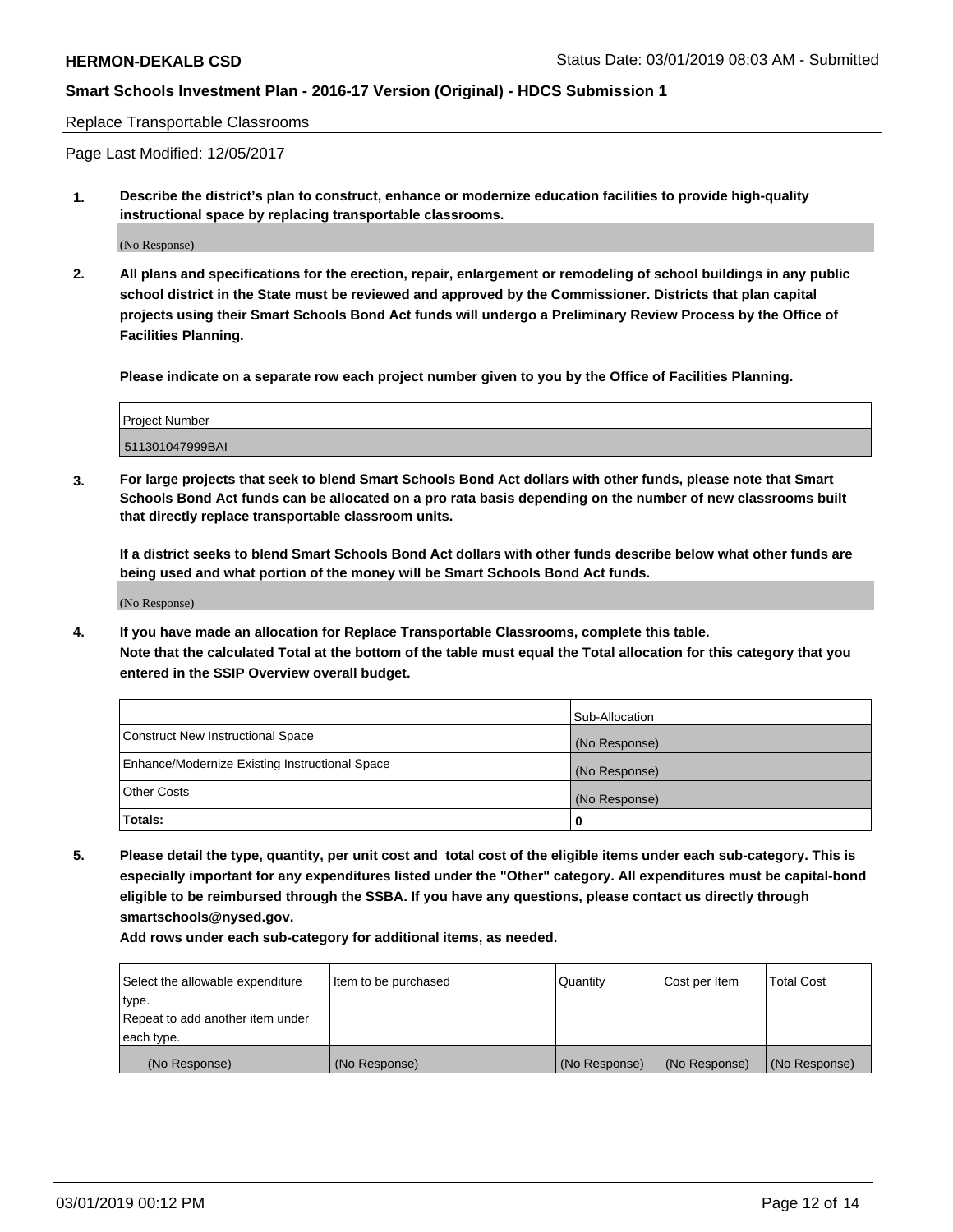### High-Tech Security Features

Page Last Modified: 02/28/2019

**1. Describe how you intend to use Smart Schools Bond Act funds to install high-tech security features in school buildings and on school campuses.**

The District's security plan provides for replacement and enhancements to the video surveillance and entry control system. We will replaceing our existing video cameras to provide full building coverage as well as replacement of the Network Video Recorders. A new Entry Control System will be installed to include electronic door unlatching systems at points of entry, which will interface with the building management system. The visitor intercom and camera system with lock down buttons will be replaced to work with the building management system.

**2. All plans and specifications for the erection, repair, enlargement or remodeling of school buildings in any public school district in the State must be reviewed and approved by the Commissioner. Districts that plan capital projects using their Smart Schools Bond Act funds will undergo a Preliminary Review Process by the Office of Facilities Planning.** 

**Please indicate on a separate row each project number given to you by the Office of Facilities Planning.**

| <b>Project Number</b> |  |
|-----------------------|--|
| 511301047999BA1       |  |

- **3. Was your project deemed eligible for streamlined Review?**
	- Yes
	- $\square$  No
	- **3a. Districts with streamlined projects must certify that they have reviewed all installations with their licensed architect or engineer of record, and provide that person's name and license number. The licensed professional must review the products and proposed method of installation prior to implementation and review the work during and after completion in order to affirm that the work was code-compliant, if requested.**

 $\boxtimes$  By checking this box, you certify that the district has reviewed all installations with a licensed architect or engineer of record.

**4. Include the name and license number of the architect or engineer of record.**

| Name       | l License Number |
|------------|------------------|
| Mari Cecil | 21417            |

**5. If you have made an allocation for High-Tech Security Features, complete this table.**

**Note that the calculated Total at the bottom of the table must equal the Total allocation for this category that you entered in the SSIP Overview overall budget.**

|                                                      | Sub-Allocation |
|------------------------------------------------------|----------------|
| Capital-Intensive Security Project (Standard Review) | (No Response)  |
| <b>Electronic Security System</b>                    | 72,798         |
| <b>Entry Control System</b>                          | 13,706         |
| Approved Door Hardening Project                      | (No Response)  |
| <b>Other Costs</b>                                   | (No Response)  |
| <b>Totals:</b>                                       | 86,504         |

**6. Please detail the type, quantity, per unit cost and total cost of the eligible items under each sub-category. This is especially important for any expenditures listed under the "Other" category. All expenditures must be capital-bond eligible to be reimbursed through the SSBA. If you have any questions, please contact us directly through smartschools@nysed.gov.**